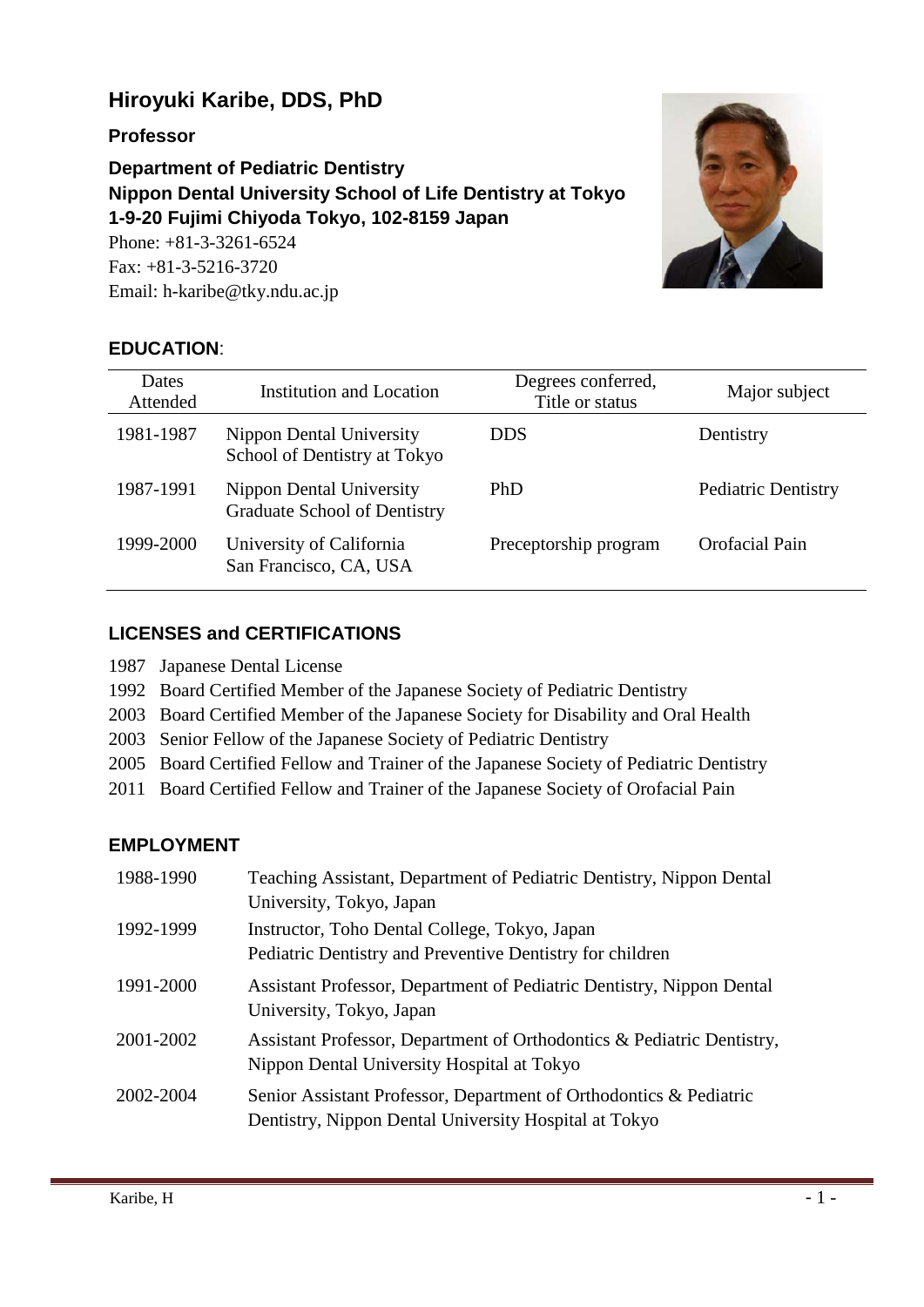| 2004-2006       | Associate Professor and Chair, Department of Orthodontics & Pediatric<br>Dentistry, Nippon Dental University Hospital at Tokyo |
|-----------------|--------------------------------------------------------------------------------------------------------------------------------|
| 2006-present    | Professor, Department of Pediatric Dentistry, Nippon Dental University,<br>School of Life Dentistry at Tokyo                   |
| 2008-present    | Instructor, Saitama Prefectural University, Saitama, Japan<br><b>Pediatric Dentistry</b>                                       |
| $2010$ -present | Instructor, Toho Dental College, Tokyo, Japan<br>Pediatric Dentistry and Special Care Dentistry                                |
| $2013$ -present | Instructor, Yokohama College of Dental Care and Health Sciences,<br>Yokohama, Japan, Pediatric Dentistry                       |

# **HONORS and AWARDS**

2004 Best Paper Award, Japanese Dental Education Association

- 2009 iADH Research Award, Japanese Society of Disability Oral Health
- 2011 Best Poster Award at the Annual Meeting of the Japanese Society of Pediatric Dentistry
- 2012 Ishikawa Memorial Paper Award, Japanese Society of Psychosomatic Medicine
- 2013 Best Poster Award at the Annual Meeting of the Japanese Society of Pediatric Dentistry
- 2014 SHOFU Award, Japanese Society of Pediatric Dentistry
- 2017 J MORITA Award, International Association of Paediatric Dentistry
- 2019 Educational System Development Award, Japanese Dental Education Association

# **RECENT PUBLICATIONS (2019-2015)**

Karibe H, Koeda M, Aoyagi-Naka K, Kato Y, Tateno A, Suzuki H, Okubo Y. Differences in the perception of dental sounds: a preliminary study. Patient Prefer Adherence, 2019; 13:1051-1056. doi: 10.2147/PPA.S204465. eCollection 2019.

Karibe H, Kato Y, Shimazu K, Okamoto A, Heima M. Gender differences in adolescents' perceptions toward dentists using the Japanese version of the dental beliefs survey: a cross-sectional survey. BMC Oral Health, 2019; 19(1):144. doi: 10.1186/s12903-019-0845-y.

Sunohara M, Kamata H, Maeda Y, Miwa Y, Karibe H, Sato I. Distribution of glutamate receptor, ionotropic, kainate 1 and neuropeptide calcitonin gene-related peptide mRNAs during formation of the embryonic and postnatal mouse molar in the maxilla. Ann Anat. 2019 Jul 19. pii: S0940- 9602(19)30090-1. doi: 10.1016/j.aanat.2019.07.002.

Karibe H, Okamoto A, Kato Y, Shimazu K, Goddard G. Reliability, validity, and sex differences in a quantitative gag reflex measurement method. J Oral Rehabil. 2018; 45: 798-804. doi: 10.1111/joor.12687.

Kamata H, Karibe H, Sato I. Comparison of the expression of neurotransmitter and muscular genesis markers in the postnatal male mouse masseter and trigeminal ganglion during development. J Neurosci Res. 2018; 96: 1043-1055. doi: 10.1002/jnr.24211.